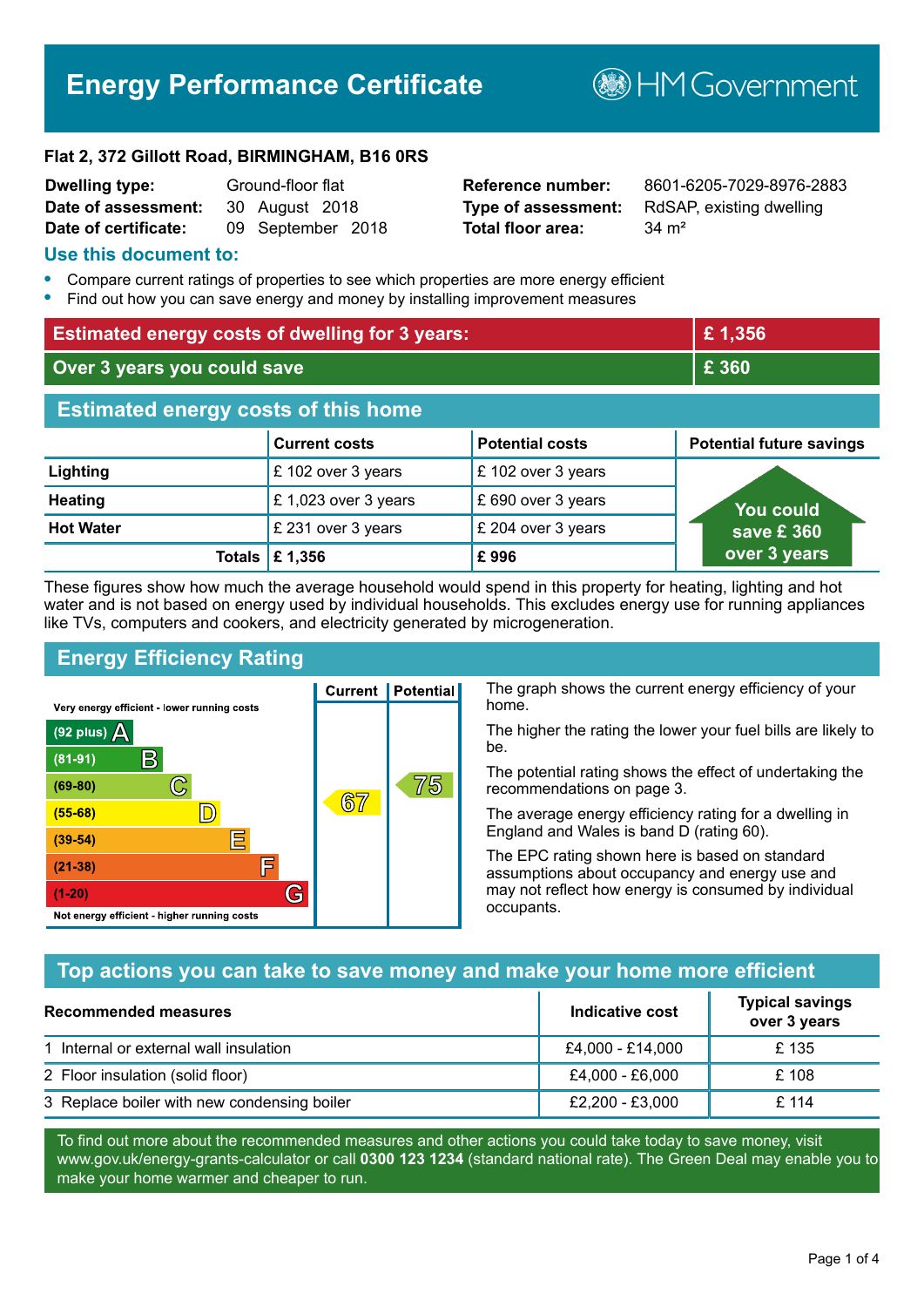**Energy Performance Certificate**

## **Summary of this home's energy performance related features**

| <b>Element</b>        | <b>Description</b>                             | <b>Energy Efficiency</b> |
|-----------------------|------------------------------------------------|--------------------------|
| Walls                 | Solid brick, as built, no insulation (assumed) | *****                    |
|                       | Cavity wall, as built, insulated (assumed)     | ★★★★☆                    |
| Roof                  | Pitched, insulated (assumed)                   | ★★★☆☆                    |
| Floor                 | Solid, no insulation (assumed)                 |                          |
| <b>Windows</b>        | Fully double glazed                            | ★★★☆☆                    |
| Main heating          | Boiler and radiators, mains gas                | ★★★★☆                    |
| Main heating controls | Programmer, TRVs and bypass                    | ★★★☆☆                    |
| Secondary heating     | None                                           |                          |
| Hot water             | From main system                               | ★★★★☆                    |
| Lighting              | Low energy lighting in 78% of fixed outlets    | *****                    |

Current primary energy use per square metre of floor area: 310 kWh/m² per year

The assessment does not take into consideration the physical condition of any element. 'Assumed' means that the insulation could not be inspected and an assumption has been made in the methodology based on age and type of construction.

### **Low and zero carbon energy sources**

Low and zero carbon energy sources are sources of energy that release either very little or no carbon dioxide into the atmosphere when they are used. Installing these sources may help reduce energy bills as well as cutting carbon. There are none provided for this home.

## **Your home's heat demand**

For most homes, the vast majority of energy costs derive from heating the home. Where applicable, this table shows the energy that could be saved in this property by insulating the loft and walls, based on typical energy use (shown within brackets as it is a reduction in energy use).

| <b>Heat demand</b>           | <b>Existing dwelling</b> | Impact of loft<br>insulation | Impact of cavity<br>wall insulation | Impact of solid<br>wall insulation |
|------------------------------|--------------------------|------------------------------|-------------------------------------|------------------------------------|
| Space heating (kWh per year) | 4,189                    | (125)                        | N/A                                 | (869)                              |
| Water heating (kWh per year) | .463                     |                              |                                     |                                    |

You could receive Renewable Heat Incentive (RHI) payments and help reduce carbon emissions by replacing your existing heating system with one that generates renewable heat, subject to meeting minimum energy efficiency requirements. The estimated energy required for space and water heating will form the basis of the payments. For more information, search for the domestic RHI on the www.gov.uk website.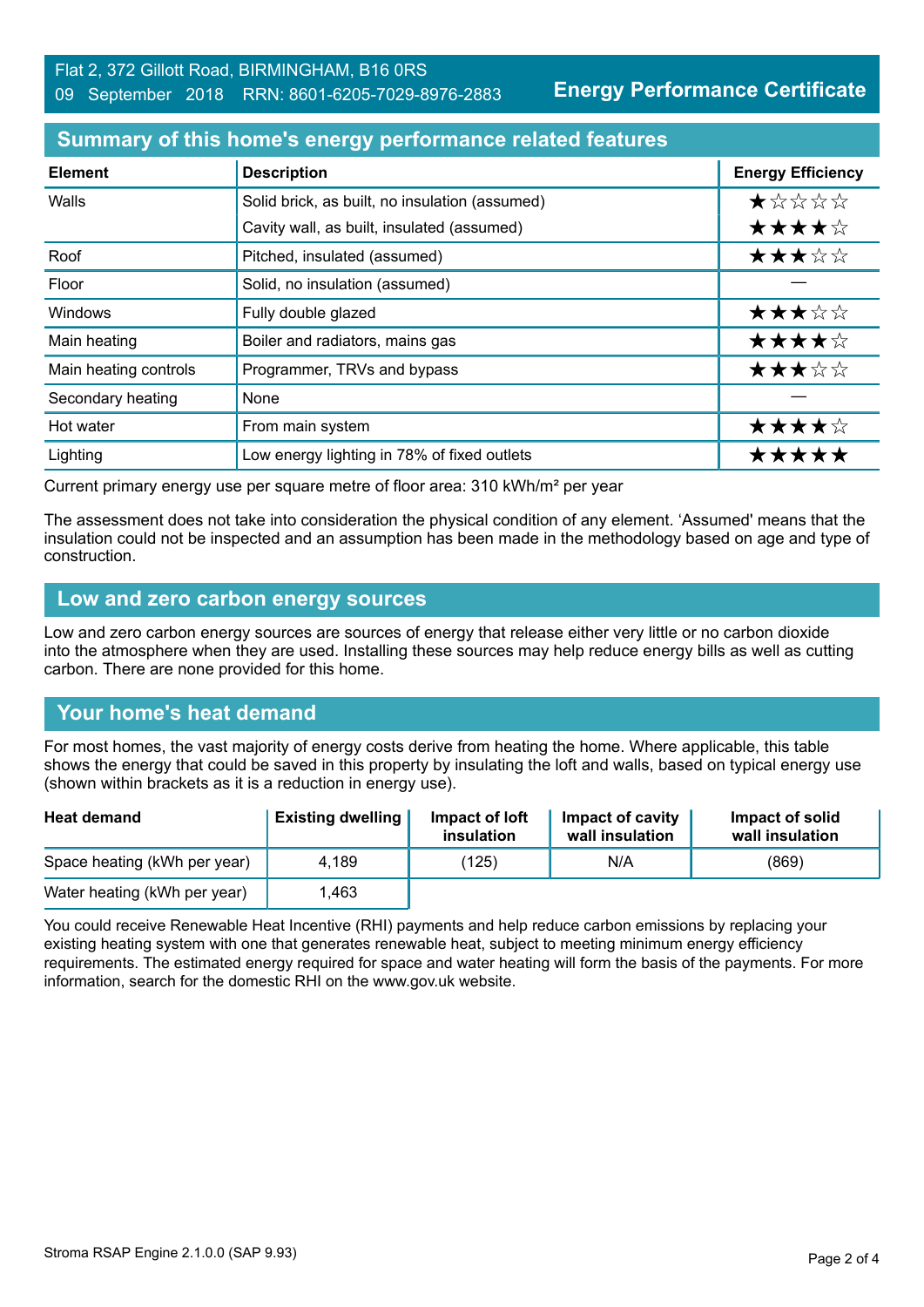#### Flat 2, 372 Gillott Road, BIRMINGHAM, B16 0RS 09 September 2018 RRN: 8601-6205-7029-8976-2883

## **Recommendations**

The measures below will improve the energy performance of your dwelling. The performance ratings after improvements listed below are cumulative; that is, they assume the improvements have been installed in the order that they appear in the table. Further information about the recommended measures and other simple actions you could take today to save money is available at www.gov.uk/energy-grants-calculator. Before installing measures, you should make sure you have secured the appropriate permissions, where necessary. Such permissions might include permission from your landlord (if you are a tenant) or approval under Building Regulations for certain types of work.

| <b>Recommended measures</b>               | Indicative cost  | <b>Typical savings</b><br>per year | <b>Rating after</b><br>improvement |
|-------------------------------------------|------------------|------------------------------------|------------------------------------|
| Internal or external wall insulation      | £4,000 - £14,000 | £45                                | <b>C70</b>                         |
| Floor insulation (solid floor)            | £4,000 - £6,000  | £ 36                               | C73                                |
| Replace boiler with new condensing boiler | £2,200 - £3,000  | £ 38                               | C75                                |

### **Alternative measures**

There are alternative measures below which you could also consider for your home.

- **•** Biomass boiler (Exempted Appliance if in Smoke Control Area)
- **•** Air or ground source heat pump

## **Opportunity to benefit from a Green Deal on this property**

Green Deal Finance allows you to pay for some of the cost of your improvements in instalments under a Green Deal Plan (note that this is a credit agreement, but with instalments being added to the electricity bill for the property). The availability of a Green Deal Plan will depend upon your financial circumstances. There is a limit to how much Green Deal Finance can be used, which is determined by how much energy the improvements are estimated to **save** for a 'typical household'.

You may be able to obtain support towards repairs or replacements of heating systems and/or basic insulation measures, if you are in receipt of qualifying benefits or tax credits. To learn more about this scheme and the rules about eligibility, call the Energy Saving Advice Service on **0300 123 1234** for England and Wales.